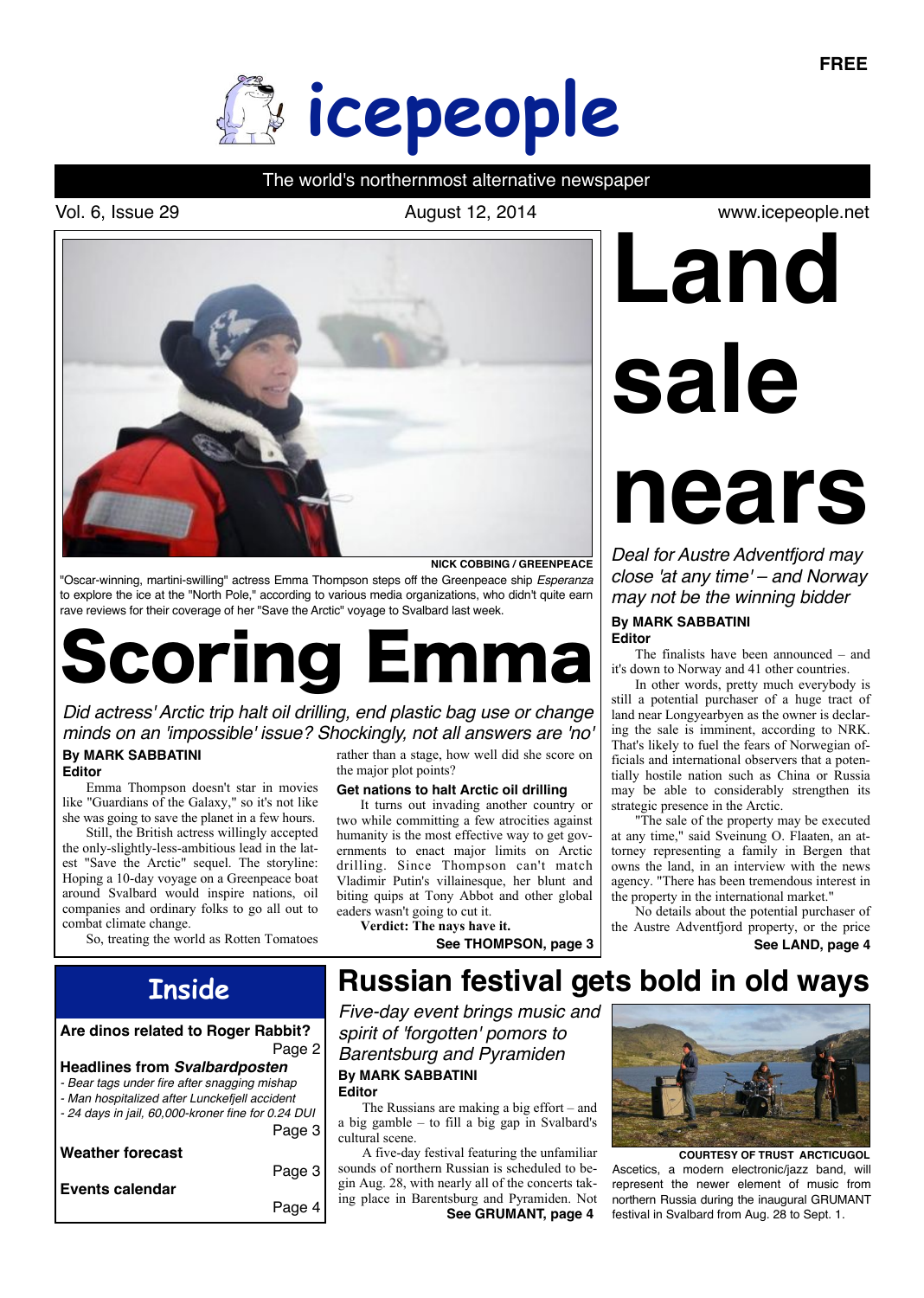# **Who's to blame and how to express your wrath**

**Editor** Mark Sabbatini

**Principal of principles** Kristan Hutchison

**Psychiatrist** Irene Gallion

**Accomplice** Jeff Newsom

**Mailing address** *Icepeople* Vei 210 -2- 13 Longyearbyen, Svalbard 9170 Norway

**Telephone** Norway: +47 41 51 46 38 U.S. +1 (970) 673-4472

**E-mail** marksabbatini@yahoo.com

**Web site** www.icepeople.net

*Icepeople* is published weekly (or thereabouts) on Tuesdays (or thereabouts), with printed copies available free on a limited basis in Longyearbyen. Additional printed copies are available locally and by mail upon request. Charges are on an "at cost" basis.

# **Copyright stuff**

Original contents of this publication can be reproduced for non-commercial purposes free of charge if *Icepeople* is credited as the source. The original writers, photographers and other contributors retain their rights to all published works.

# **Corrections policy**

When we screw up you'll know about it  $-$  on the front page. One of the big complaints about newspapers is they tend to bury corrections and clarifications deep inside where few people who read the original article see them. If we need to fix something, an alert box on the front page will state what story is in error and where the full correction is printed.

# **Submitting material**

Letters, columns, photos and other material are welcome, but we can't offer pay for published items since nobody here is getting paid at the moment. Submissions in electronic form (text, Word documents, JPEGs, etc.) are highly preferred, although typing and/or scanning of items will be considered on a percase basis. We reserve the right to edit submissions for length, clarity, accuracy, libel and other reasons, but we will also make every reasonable effort to contact the author about any changes prior to publication.

# *Shocker: Prehistoric monsters were Toons*



**VICTORIA ENGELSCHIØN NASH / NATIONAL GEOGRAPHIC**



**IMAGE COURTESY OF AUBREY ROBERTS**

**ØYVIND ENGER / NATIONAL GEOGRAPHIC**

Patrick Druckenmiller, top, uses pink ribbons to mark fossil specimens discovered on Janusfjellet as part of this year's hunt for prehistoric reptiles by a team lead by Oslo paleontologist Jørn Hurum. Expedition members announced Saturday an ichthyosaur fossil found during a previous trip, the tail of which is seen at lower left, is a new species of the sea reptile. It has been named *janusaurus lundi*, after the mountain where it was found and after Bjørn Lund, an expedition volunteer from 2006 to 2012. At lower right, the 147-million-year-old reptile is depicted in an artist's reconstruction. The expedition can be followed at its blog at tinyurl.com/ohgykt5.

# **Icesheet**

# *Random bits of the week's weirdness:*

Probably the most fun thing about the new trash shack on the beach (if you're not up-inarms about it) are **the "tiles" next to the front door with the names of the evildoers and/or the contents of the containers that somehow found their way from ships to the north shores of Spitsbergen.** But you might not be able to heckle all the culprits who made the Wall of Shame possible since some of the containers are at least a few decades old. A "tile" above the front door reading "food use only" is also intriguing since, while the interior is colorful and there's a study log bench that can seat at least two comfortably, suggesting a picnic inside a huge pile of trash isn't the most romantic of propositions … For those who are wanting to get medieval about all that activist effort and money going toward the cabin of crud instead of a more practical project, **a new video filmed in Svalbard with heavy "Game of Thrones"** 



**COURTESY OF CLEAN BANDIT 'You know nothing, on snow':** Otherwise you wouldn't be using sled dogs during the middle of summer to try to look like a femme fatale badass.



**MARK SABBATINI / ICEPEOPLE Jabbing the hut:** Solveig Egeland, overlord of the seaside shack of trash, is sparing no effort to shame the suppliers of the building materials scavenged from supposedly supreme shores.

**overtones** may set the right mood. The British electronic quartet Clean Bandit drapes cellist/ vocalist Grace Chatto in a lush fur, puts her at the helm of a dogsled on wheels and the edge of a mountaintop lake, and then does the cutevery-two-seconds thing with scenes in the Morocco and Sahara deserts. Other folks appear and disappear at erratic intervals, perhaps in tribute to the anyone-can-die-anytime-without-dignity mentality of its cable cousin. Or maybe not, as violinist Neil Amin-Smith swears to officialcharts.com "it definitely wasn't intentional," although he admits "in all her furs with the barren landscape is quite Khaleesi!" The video is at tinyurl.com/ogy2bz2.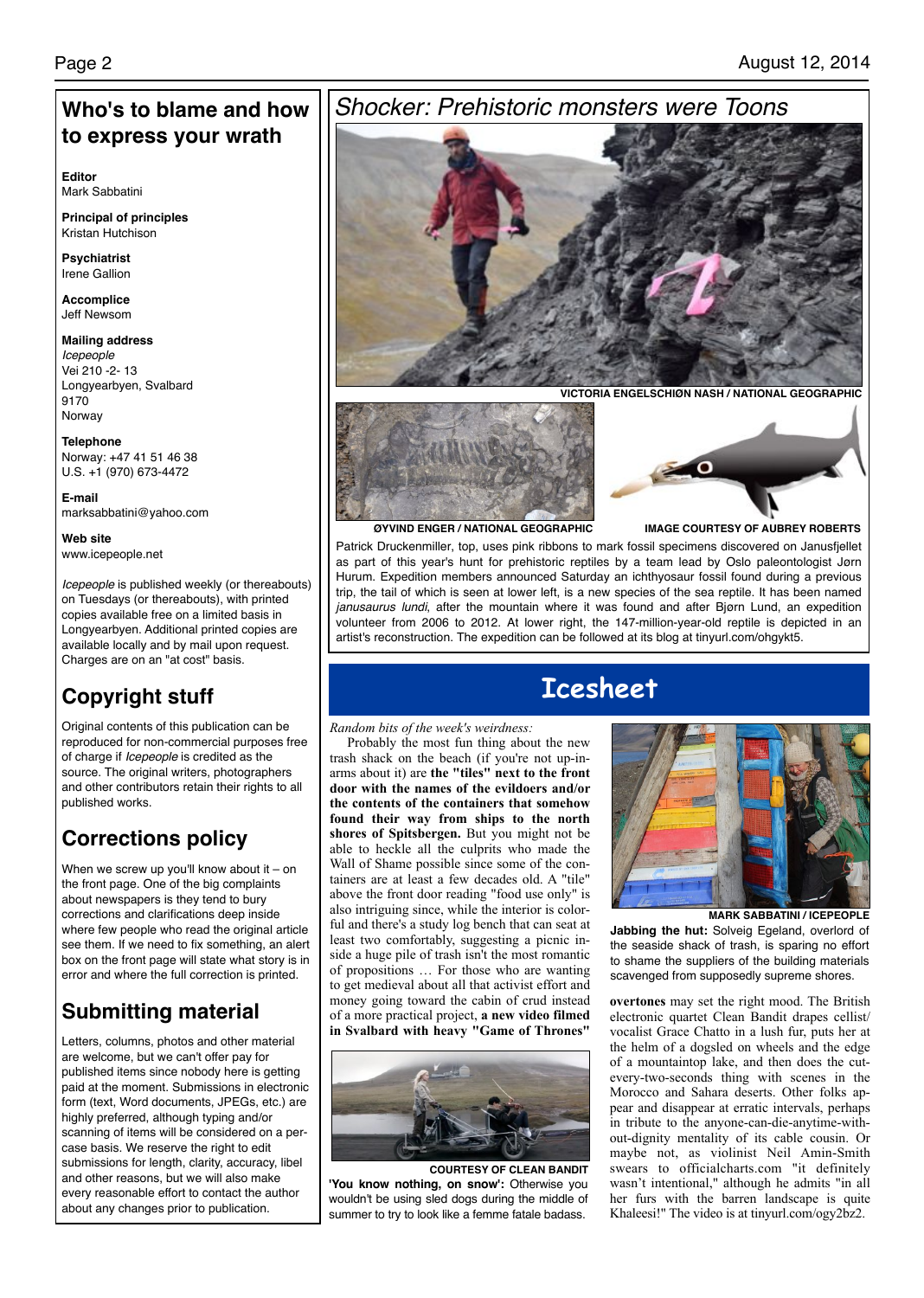

**COURTESY OF GREENPEACE**

**So how much fuel and how many plastic bags were involved in getting y'all here?** Since that's a question a lot of climate change skeptics are asking, it's possible images like this from Emma Thompson's Excellent Arctic Adventure weren't captivating enough to win them over.

# **'Emma's trip' sees shocking plot twist**

#### **THOMPSON, from page 1**

## **At least get oil company CEOs to rethink their Arctic drilling plans**

Considering the execs at companies like ExxonMobil are willing to defy sanctions and "cooperate" with Putin so they can drill in the Russian Arctic, appeals to their morality don't seem like a high percentage bet. Then there's the aspect of being on a set provided by Greenpeace, which keeps pissing off oil companies with blockades and other protests, not to mention headlines like "Statoil disappointed, Greenpeace glad" when an Arctic project strikes a dry hole.

## **Verdict: Also no, but the execs might give her effort high marks for comedy.**

#### **Sway people with seemingly hardcore views on a vital global issue**

Probably depends on how one interprets this online comment by "SmirkingLiberal": "Oh. My. God. I didn't realize an actor had endorsed this. I'm converted. How could I have been so blind?! I mean...she was in a MOVIE." But people suspecting that response to an article in *The Guardian* is not entirely sincere shouldn't abandon all hope an Arctic Road to Damascus conversion is possible. Consider that Thompson, in comments widely-publicized in May, declared Twitter will "kill a generation" and she would "'rather have root canal treatment for the rest of her life" than stoop so low as to Tweet herself. And yet she became a

#SaveTheArctic fanatic while aboard Greenpeace's Esperanza and near the end of her feed for the voyage provided the project's big plot twist by confessing "strangely addicted to the 140 characters now. @stephenfry was right, damn him."

**Verdict: Yes, but only in aid of further destroying the planet.**

#### **Provoke more Rolling Coal convoys**

These are the folks who attempt to make us feel less threatened by emissions by modifying vehicles to emit seemingly impossible amount of black smoke, which they then often drive slowly in convoys that darken the landscape (but only temporarily - see?). But since folks who hang out in chat forums like ar15.com don't tend to see movies like "Remains of the Day" they likely had no idea they might need to counter Thompson's appeals.

**Verdict: Mass fail.**

## **Call media attention to her cause/career**

Granted, she got write-ups in most of the UK media and other major publications like *Vanity Fair*, but various Kim Kardashian nonsense such as her new book of selfies and Justin Bieber getting beat up by Orlando Bloom overshadowed them by a ratio of about 100 to one.

**Verdict: Also mass fail. But maybe more of all of us than Emma.**

**There's more! Visit www.icepeople.net for the complete story.**

# HEADLINES STOLEN FROM **SVALBARD**POSTEN VERDENS NORDLIGSTE AVIS

# **Tagging of polar bears under fire after one snagged in net**

Scientists are defending themselves against numerous objections to fitting polar bears with ear tags to monitor their habits after a tag on a female bear got snagged in a fishing net in northern Spitsbergen last month. The bear was able to free itself without a struggle several hours after first being observed when it was apparently was spooked by the approach of a helicopter that carried researchers who intended to drug the bear and remove the net. A majority of people responding to an online *Svalbardposten*  survey stated they wanted an end to tagging or more stringent design requirements for the tags. Jon Aars, a polar bear researcher at the Norwegian Polar Institute, said bears have long been fitted with tags throughout the Arctic and he is only aware of one similar previous incident, which occurred a decade ago and ended similarly without incident. He said researchers may consider the possibility of adjusting a small disc-shaped geological measurement device on the tag, which was the part that got snagged.

# **Man hospitalized after fingers trapped in gear at Lunckefjell**

A man whose fingers became trapped in equipment while working in the Lunckefjell mine Thursday was flown to a hospital in Tromsø for treatment, according to officials with Store Norske and the Governor of Svalbard. The severity and specific of his injuries were not disclosed. "There is ongoing research to find out what happened, but for now we are concentrating first and foremost on taking care of him," said Per Andersson, Store Norske's administrative director. The incident will be investigated by the Norwegian Labor Inspectorate and possibly Svalbard police officials.

# **Big DUI gets big punishment**

A man in his 50s employed in Longyearbyen who was arrested in June for driving with a blood alcohol content of 0.24 percent has been sentenced to 24 days in jail, fined 60,000 kroner and will lose his driver's license for twoand-a-half years. The man, who admitted to court to consuming up to 11 drinks at a bar, was arrested after observers saw him drive away and notified police.

# **Weather forecast for Longyearbyen**

#### **Wednesday**

Partly cloudy. SE winds to 29 km/h. High 7C (3C wind chill), low 5C (1C wind chill).

**Thursday**

Clear. E winds to 22 km/h. High 7C (3C wind chill), low 5C (2C wind chill).

**Friday** Cloudy. NE winds to 25 km/h. High 7C (4C wind chill), low 4C (1C wind chill).

**Saturday** Partly cloudy. NE winds to 25 km/h. High 6C (3C wind chill), low 4C (1C wind chill).

24-hour daylight

24-hour daylight

24-hour daylight

24-hour daylight

**Extended forecast:** Sunday, p. cloudy, 6C (3C), 4C (1C), light 24:00h; Monday, cloudy, 5C (2C), 4C (1C), light 24:00h; Tuesday, cloudy, 5C (2C), 4C (2C), light 24:00h; Wednesday, cloudy, 5C (2C), 4C (2C), light 24:00h

**Data provided by storm.no**